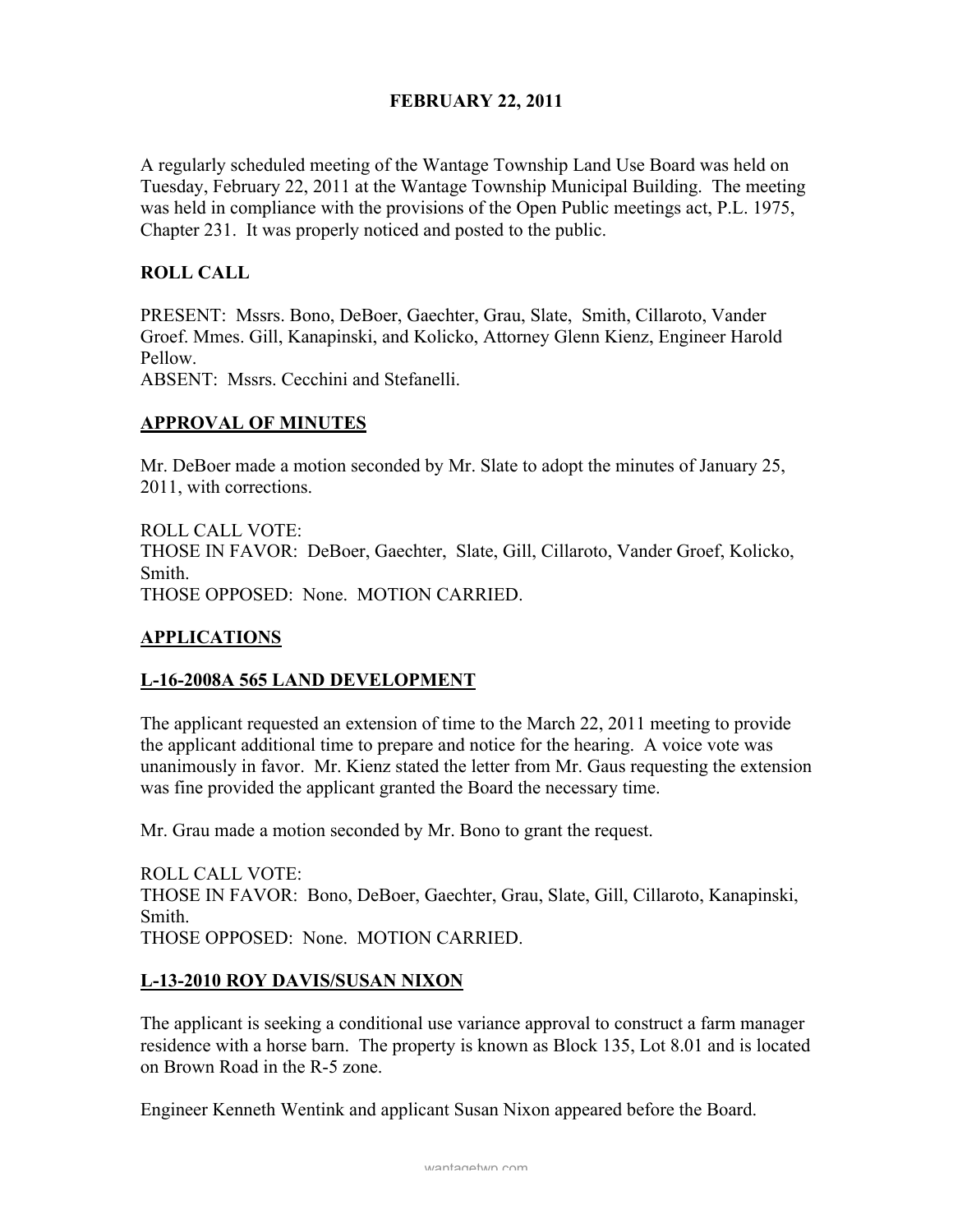After a brief discussion regarding the committee members sitting in on the hearing, it was decided that they could stay and participate.

Mr. Pellow's report was discussed. Under existing conditions, Mr. Pellow noted that the pipes adjacent to the subject property within 200 feet were shown on the map and that a letter was received from Wade Wander stating that the improvements shown on Mr. Wentink's map are more than 150 feet from any wetlands or streams on this property. Architectural plans were submitted for the Board's review. The plans depicted a new drive off the existing drive to access the barn. Mr. Wentink indicated that this would not be a new drive to the barn, so the profile and typical sections were not needed.

Mr. Pellow indicated that the Zoning Officer turned down the applicant's request for a zoning permit, as Section 13-5.9D states that a farm manager residence and seasonal employee's residence shall be provided if conditions in Section 13-24.11 are met for a conditional use. However, Section 13-24.11 of the Township ordinance refers to senior housing. The ordinance should refer to Section 13-24.9 – Farm Manager Residence and Seasonal Employee's Residence. The ordinance should be corrected.

Item 5 of the report stated that under Section 13-24.9, it states that for the additional residence to be used by the farm manager, there shall be an additional lot area of a minimum of 1 acre, and the requirements for a single-family dwelling in the R-1 zone shall be met with respect to the minimum size of the dwelling unit and the setback requirements. Mr. Pellow wondered if this R-1 zone should be revised to the RE-5 zone. Mr. Smith stated that he did not think 5 acres should be reserved for a farm manager residence. He felt that a 1-acre cut out would be more appropriate. The issue of a subdivision was discussed and the Board did not find it would be justified at this time. Mr. Smith asked the applicant if the operation ceased to exist, would her intention be to have it become a building lot. Ms. Nixon stated "Absolutely not." Mr. Kienz made a recommendation that if the operation ceased, the applicant would have to come back to the Board to subdivide if needed. A 'C" variance for the front yard of the barn was discussed.

Item 7 stated that such dwelling units shall be occupied as single-family residences as defined, except that no roomers or boarders may occupy such structures. Any person or head of household occupying such dwelling units shall be employed full time in the agricultural operation. Proof of such employment in the form of an affidavit by such person so occupying shall be filed with the Zoning Officer each year. The response memo from Mr. Wentink stated that the two spaces shown on the map were intended for the farm manager. It was stated that site plan should be obtained. The applicant to abide by COAH regulations at the time of building permit application. Road Trust Fund is not needed, as no new lot is being subdivided. The septic system grading and the well were discussed. County approval was needed.

Mr. Smith suggested placing ballisters between the barn door and the stairs to protect the access. He also mentioned fire safety should be followed with the apartment over the barn. Deed restrictions should be in place for the 1-acre constraints.

It was discussed that the applicant would have to get other approvals.